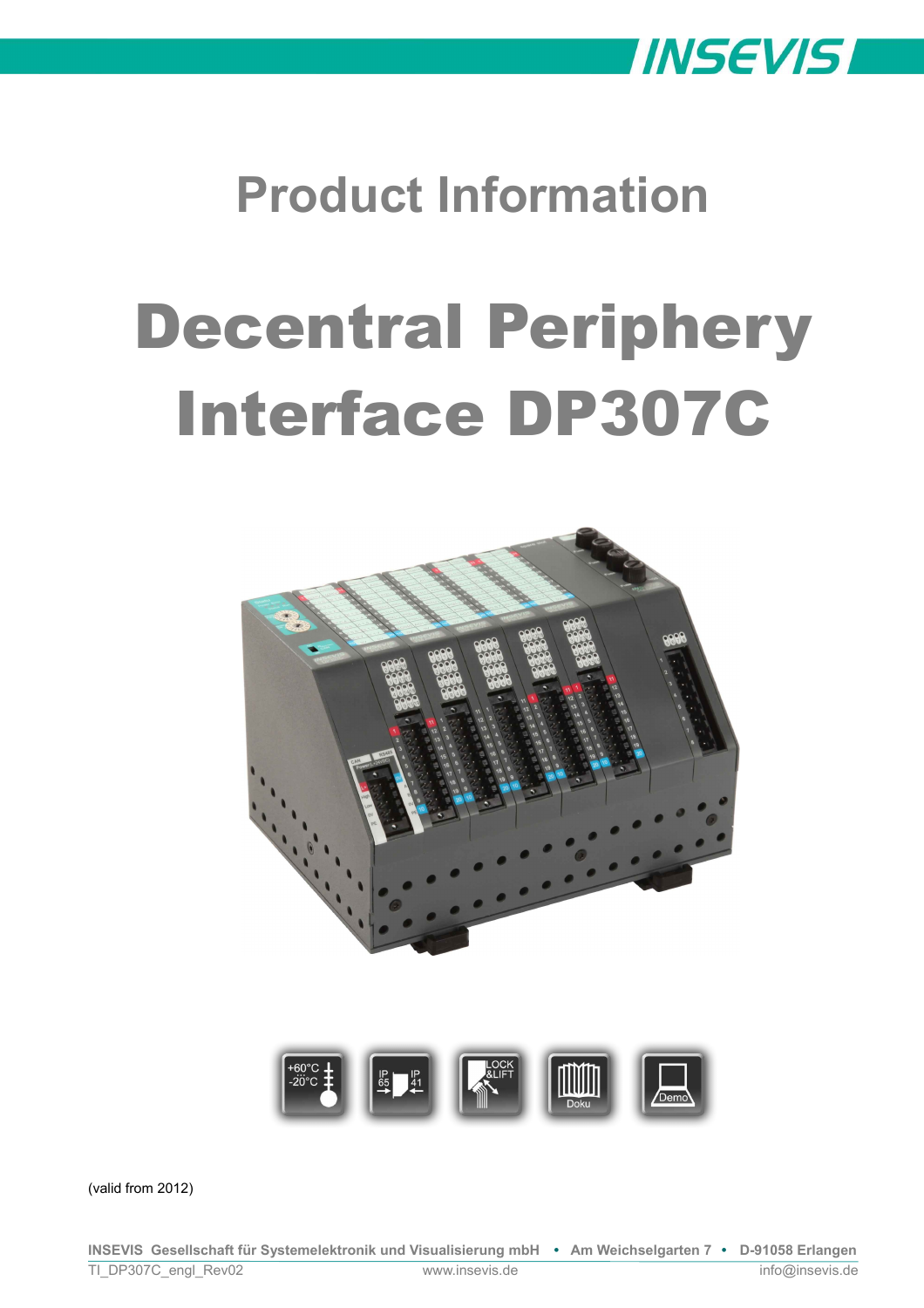



**INSEVIS Gesellschaft für Systemelektronik und Visualisierung mbH • Am Weichselgarten 7 • D-91058 Erlangen**